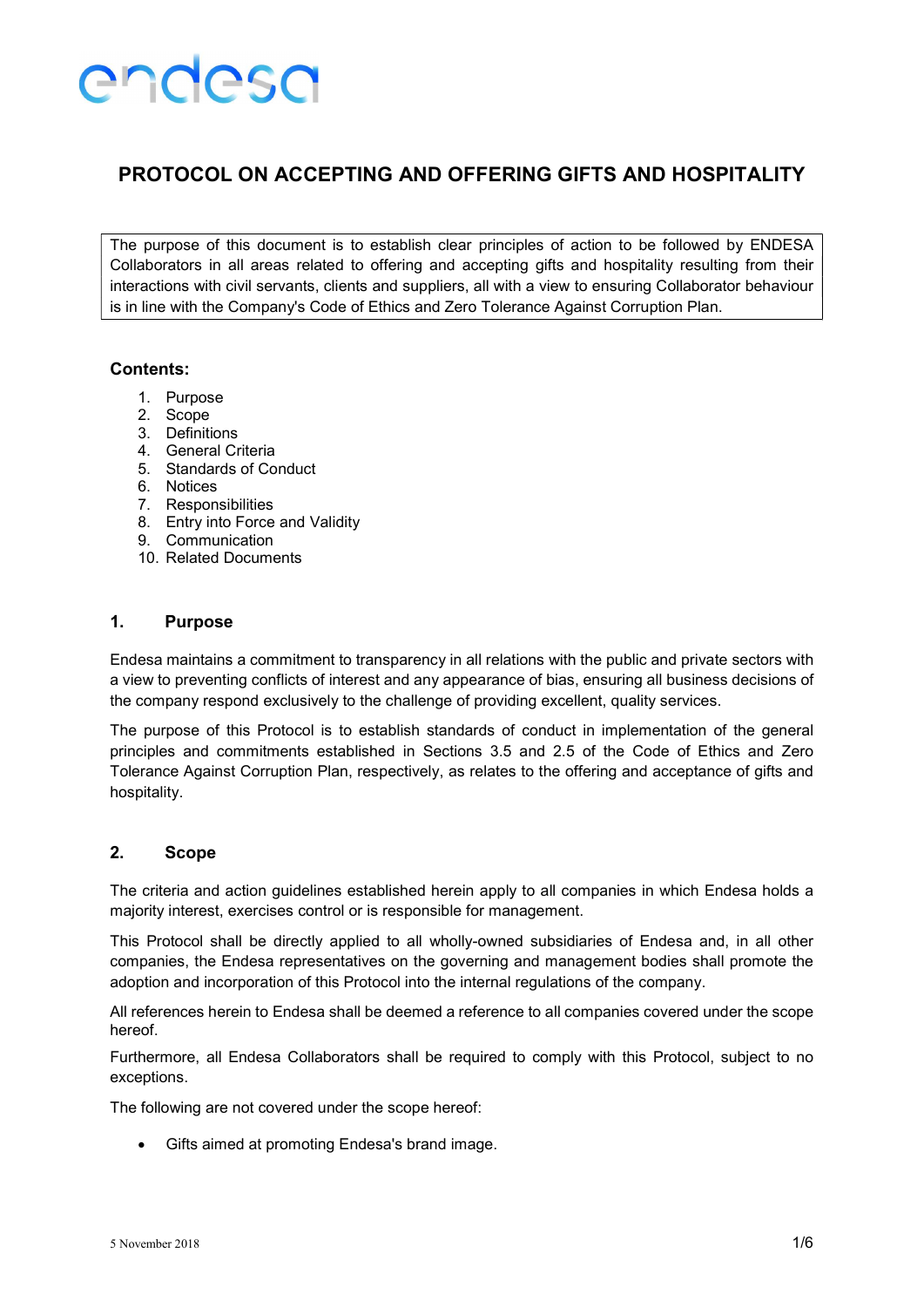Gifts and invitations arising directly from the contracting of services or purchasing of products by Endesa.

#### 3. Definitions

Public Sector: national, regional and local public administrations; public or mixed ownership companies; civil servants and government authorities; and, in general, any institution, body and/or individual performing public duties.

Private Sector: fully private companies and any institution, body and/or individual engaged in commercial activity and not performing public duties.

Collaborator: any director, executive or employee of Endesa S.A. or its subsidiaries as well as any other external third party engaged to provide services to Endesa.

**Bribery or Corruption**: the criminal offence of bribery or corruption involves offering, delivering or promising to deliver gifts, favours or services to a civil servant or third party related thereto, directly or indirectly on behalf of Endesa, provided said gift, favour or service exceeds standard courtesy practices.

Influence Peddling: the criminal offence of influence peddling involves the influence on a civil servant, taking advantage of a prior personal relationship therewith or with any other civil servant to obtain a beneficial outcome for any person or company exercising such influence. Requesting and/or accepting any kind of compensation or reward in exchange for the exercise of undue influence over a civil servant is also considered unlawful.

Conflict of interest: a conflict of interest arises when any individual with decision-making authority may not be considered impartial as relates to current or future business decisions relating to clients and suppliers or as relates to the exercise of his/her duties at Endesa.

Private Corruption: the crime of private corruption involves receiving, requesting, offering or accepting, personally or through an intermediary, any unjustified benefit or advantage of any nature, whether at own benefit or for a third party, as a result of which any party is given undue preference as relates to the contracting of services or business relations among private parties.

Gifts and Hospitality: gift or hospitality shall mean any valuable item. By way of example, any direct or indirect compensation, including items of monetary value, cash withdrawals or transfers, investments, contracting of third parties (family or friends of the beneficiary), etc. shall be considered gifts or hospitality. Any such gifts or hospitality that exceed standard courtesy practices may be considered private bribery or corruption and, therefore, shall in all cases be offered or accepted in accordance with the precautionary measures laid out herein.

Standard Courtesy Practices: standard courtesy practices shall mean hospitality and items of moderate value considered typical in the sector in which Endesa carries out its business. The following, inter alia, shall be considered standard courtesy practices:

- corporate gifts bearing the logo of any Endesa Group company (e.g. pens, key chains, umbrellas, etc.);
- branded promotional items or souvenirs;
- materials used at meetings, seminars, events or conventions (e.g. pens, binders, folders, bags, etc.);
- sweets, drinks or fruit for personal consumption; and
- **•** flowers on special occasions, etc.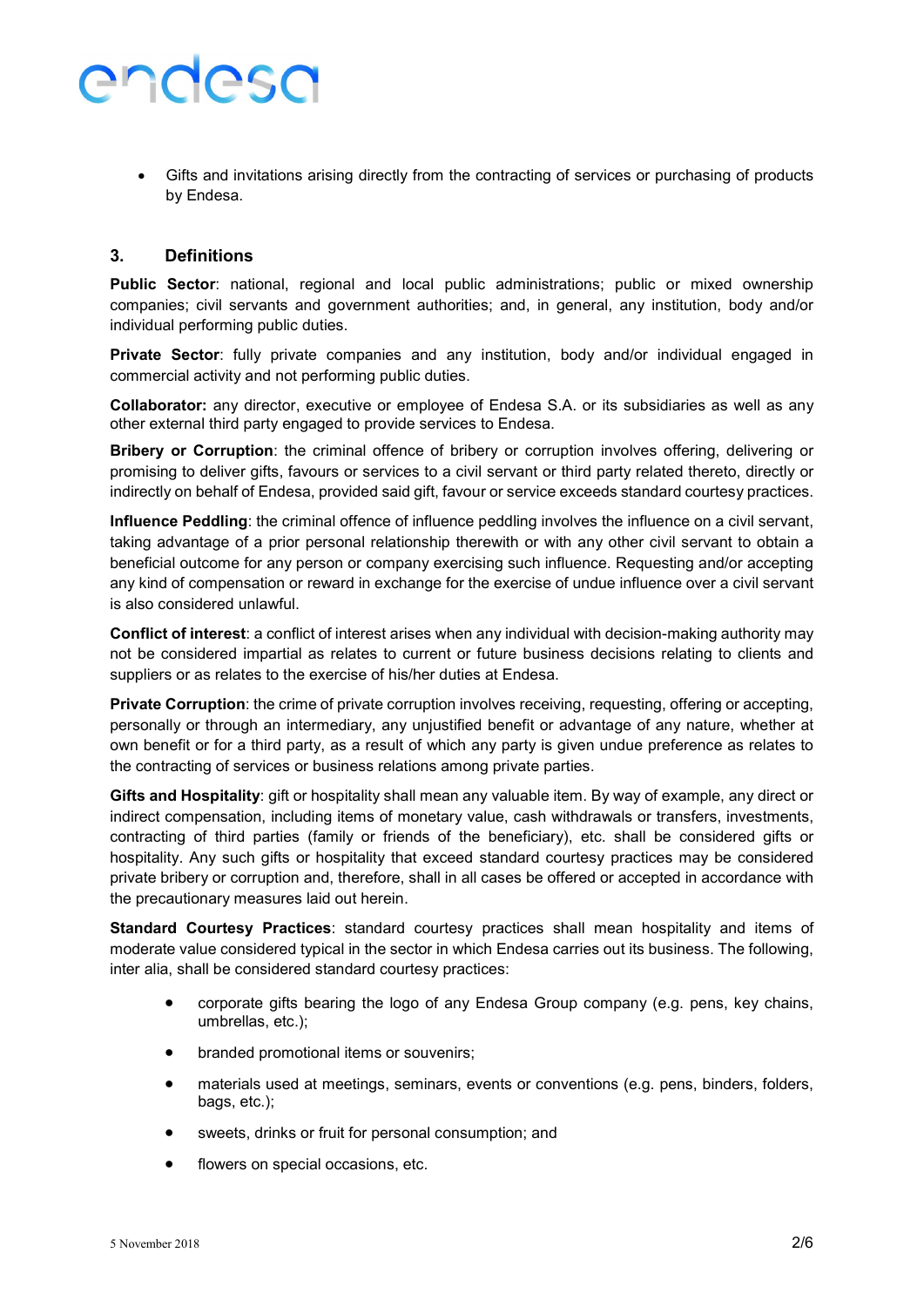The monetary value of the gift shall be considered the real market value and not the acquisition cost incurred by Endesa (as this acquisition cost may in certain cases be significantly lower than the market value).

Brand Image: consumer's perception of the brand's identity.

#### 4. General Criteria

With a view to ensuring that all gifts and hospitality are in line with the principles of the Code of Ethics, Zero Tolerance Against Corruption Plan, and this Protocol, as well as with any legal provisions which may be applicable, any hospitality or gift offered or received must be approved in writing by the line manager of the employee offering or receiving said gift, and no actions containing any element in violation of said regulations may be taken.

Any gifts received by Endesa Collaborators shall be received at their business address and not at their personal residences. If a Collaborator does receive a gift at his/her personal residence, said Collaborator shall notify his/her line manager, who shall verify whether or not said gift is appropriate.

In any case, any doubts regarding whether the gifts received are appropriate in accordance with the principles laid out herein shall be notified to Endesa's Supervision Committee1, who shall advise on the criteria to be followed.

#### 5. Standards of Conduct

Any kind of gift or hospitality which could be interpreted as exceeding standard courtesy practices may generally not be accepted or offered, including any gift or hospitality which could be perceived as being intended to receive or provide favourable treatment in the performance of any activity that could involve Endesa

For the purposes of this rule, the following, inter alia, shall be considered to exceed standard courtesy practices and are strictly prohibited:

(i) delivery of money in cash;

(ii) delivery of money using any payment method similar to cash (excluding in the case of compensation of speakers at seminars or events, which shall be governed by Rule Seven of the protocol for relations with civil servants and government authorities);

(iii) invitations of a socially unacceptable nature or content.

(iv) invitations for travel or hotel stays.

The following standards of conduct shall also apply:

1. In the case of gifts or hospitality to a civil servant (or any third party related thereto), the provisions of the "Protocol on Good Practices for Relations with Civil Servants and Government Authorities" shall apply.

2. In their relations with the private sector, Endesa Collaborators may only offer gifts aimed at promoting Endesa's brand image and may only accept gifts made in promotion of the brand image of

-

<sup>1</sup> to the following address: eticaycumplimiento@enel.com.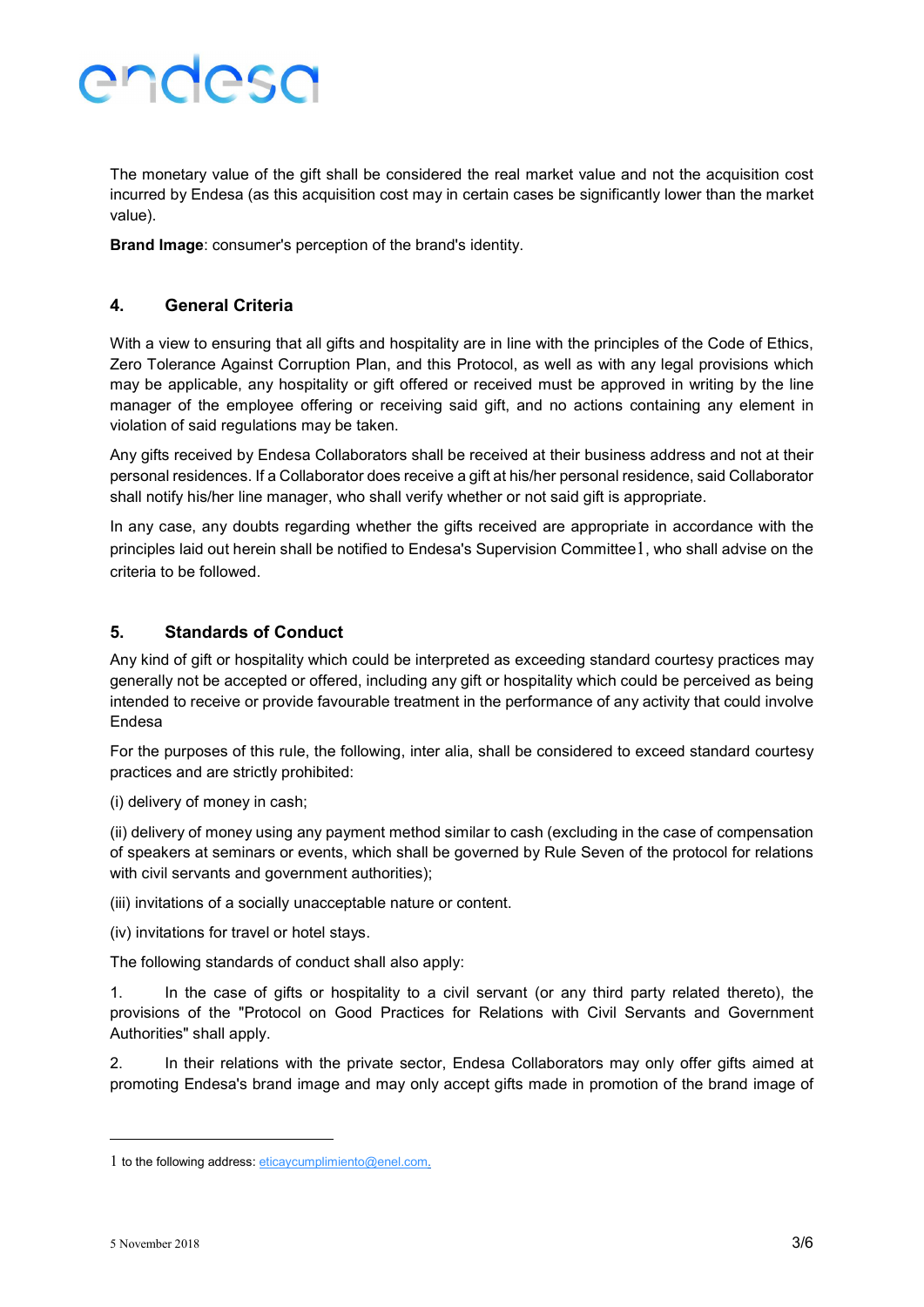the company offering said gift. Requests for gifts, whether for oneself or for a third party, from clients or suppliers with which Endesa maintains a business relation are strictly prohibited.

3. Invitations to non-business related events may only be made for events sponsored by Endesa or its Foundations or to other events at which Endesa is typically present, in all cases provided said invitations may not be extended on an individual basis.

4. Invitations to non-business related events extended by persons or businesses in the private sector may only be accepted under the following conditions: the event must be sponsored by the party issuing the invitation; the invitation must not be extended on an individual basis; acceptance of the invitation shall not require any international travel; and the invitation shall not be contrary to any of the general criteria laid out herein.

5. Endesa shall cover all travel and lodging expenses of its Collaborators for any invitations received to business-related events, including conventions, seminars, conferences or other similar events. In the case of special circumstances which would make the above inadvisable, such circumstances shall be assessed by the Supervision Committee.

6. Endesa may cover travel and lodging expenses in relation to invitations extended to business related events, unless such circumstances exist which could compromise the independence of the invitees or which may generate a real or apparent conflict of interest, or which may otherwise exceed standard courtesy practices. Any doubts arising in this regard shall be submitted to the Supervision Committee for review.

Speakers at events, seminars, presentations or working groups, and who hold positions as civil servants, shall be compensated in accordance with the provisions of the protocol for relations with civil servants and government authorities.

7. Collaborators shall return any gifts received which are deemed inappropriate in accordance with the provisions hereof and shall report such circumstance to their line manager, who will in turn notify the Supervision Committee.

8. As a general rule, the acceptance or offering of gifts or hospitality from or to, respectively, the clients or suppliers with which Endesa maintains business relations and which are accepted or offered in line with standard courtesy practices shall be reported to the line manager, specifying the type of gift received and the identity of the party giving the gift.

9. In general, any gift or hospitality received from persons or companies operating in the private sector and with which Endesa does not maintain any business relations shall be notified to the line manager, specifying the type of gift received, the estimated market value thereof and the identity of the party offering the gift.

10. Personnel are selected following transparency standards in accordance with a rigorous process as laid out in the internal procedures of People and Organization of Endesa, under no circumstances allowing for favourable treatment. All Collaborators receiving job referrals or requests from any employee, collaborator, officer or director of any company, supplier or client of Endesa in relation to family members or friends of the requesting party, shall be required to notify such circumstance to their line manager, who will in turn raise the issue to People and Organization for proper handling in accordance with internal regulations

11. All Endesa Collaborators shall notify the Supervision Committee of any potential conflict of interest and shall refrain from making any decision in relation to contracting processes on matters affecting or which may affect the clients or suppliers in relation to which the potential conflict of interest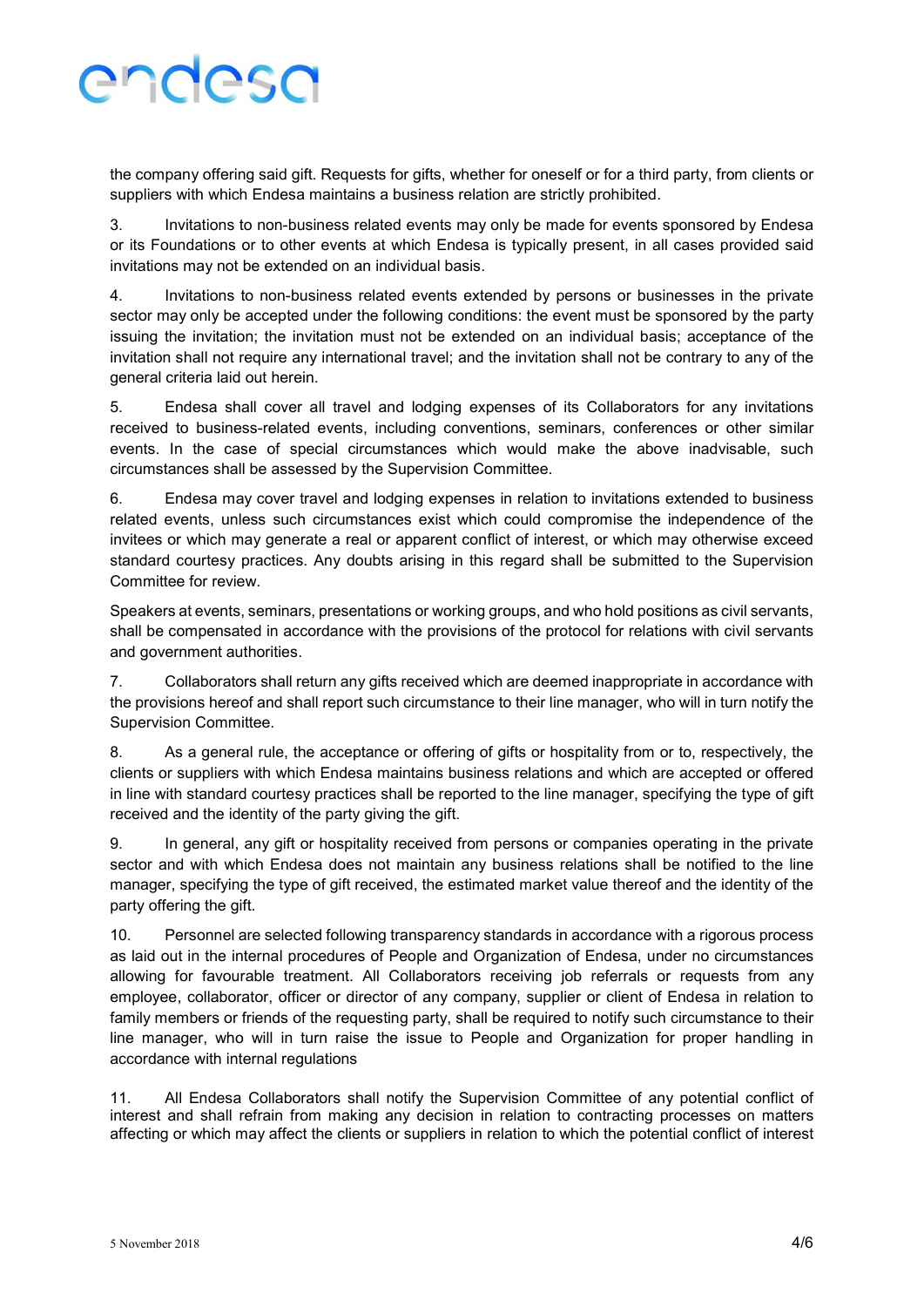is alleged, in all cases complying with the provisions of the action protocol for conflicts of interest, exclusive dedication and market competition.

The express, written authorisation of the line manager of the interested party and of the Supervision Committee shall be required for any exceptions to the provisions of this Protocol.

#### 6. Notices

All Endesa Collaborators shall be required to notify any violation or suspected violation of the Code of Ethics, Criminal Risk and anti-bribery Prevention Model, Zero Tolerance Against Corruption Plan or this Protocol using Endesa's ethics mailbox (https://www.endesa.com/en/shareholders-andinvestors/corporate-governance/ethical-behaviour) or by letter to Management: Endesa, S.A. Directorate General of Auditing, Ribera del Loira 60, 28042-Madrid. All notices of violations shall be addressed and properly investigated.

Likewise, all Endesa Collaborators are encouraged to contact their line manager or the Supervision Committee2 in case of doubt regarding the content or application of Endesa's ethics and crime prevention rules or of this Protocol.

Endesa guarantees the confidentiality of the informant's identity in all cases notwithstanding any applicable legal obligations and the defence of the rights of the company or persons involved in the relevant case. Endesa further guarantees that any informant making a report in good faith as well as any individuals from Endesa who collaborate in the investigation of an alleged violation of this Protocol shall under no circumstances suffer retaliation or other harmful consequences.

#### 7. Responsibilities

#### **Collaborators**

Collaborators shall be required to comply with this Protocol and report any violation or suspected violation. Collaborators shall also notify their line manager of any gifts received or to be made for verification of compliance with this Protocol.

#### Executives

The Executives shall verify that all hospitality and gifts received or provided by collaborators of their respective business units are in strict compliance with the principles laid out herein, in each case either authorising or denying such hospitality or gift. Executives shall also consult with Endesa's Supervision Committee regarding any gifts or hospitality received or to be provided and which raise concerns regarding its appropriateness.

#### Supervision Committee

-

<sup>2</sup> to the following address:  $eticaycumplimiento@enel.com$ .